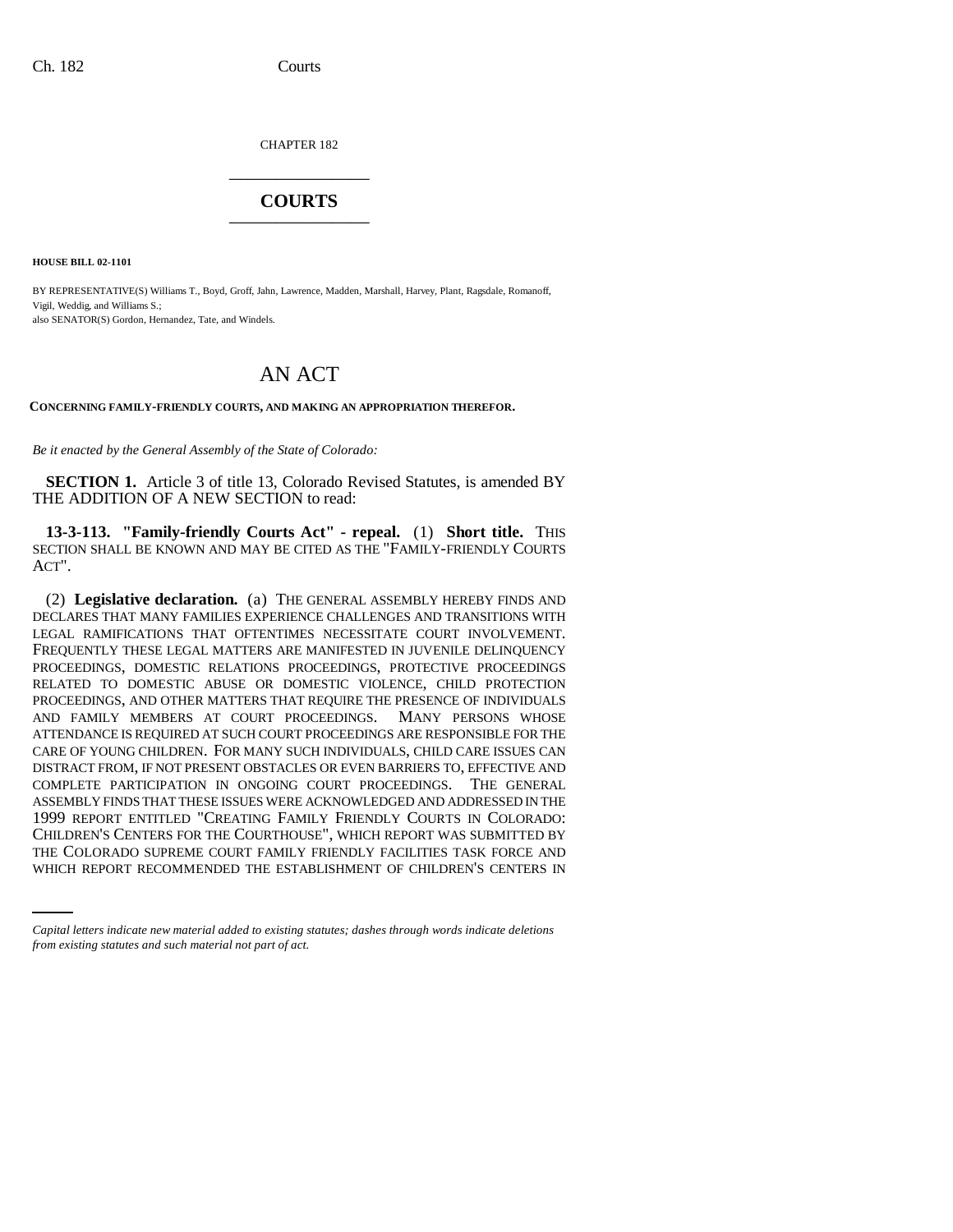### COURTHOUSES.

(b) THE GENERAL ASSEMBLY FURTHER FINDS THAT THE SAME INDIVIDUALS WHO ARE IN NEED OF CHILD CARE SERVICES WHEN THEY ARE PARTICIPATING IN COURT PROCEEDINGS MAY ALSO BENEFIT FROM THE AVAILABILITY OF INFORMATION AND RESOURCE REFERRALS RELATING TO CERTAIN TYPES OF SERVICES WITHIN THE COMMUNITY, INCLUDING SERVICES ADDRESSING AT-RISK YOUTH, EMPLOYMENT COUNSELING, EMPLOYMENT TRAINING AND PLACEMENT, HEALTH EDUCATION AND COUNSELING, FINANCIAL MANAGEMENT, EDUCATION, LEGAL COUNSELING AND REFERRAL, DOMESTIC ABUSE AND DOMESTIC VIOLENCE, AND SUBSTANCE ABUSE.

(c) THE GENERAL ASSEMBLY THEREFORE DETERMINES AND DECLARES THAT THE CREATION OF FAMILY-FRIENDLY COURT PROGRAMS WOULD BE BENEFICIAL TO AND IN THE BEST INTERESTS OF THE CITIZENS OF COLORADO. THE GENERAL ASSEMBLY FURTHER FINDS THAT THE GOAL OF SUCH PROGRAMS SHALL PRIMARILY BE PROVIDING QUALITY CHILD CARE IN OR NEAR COURTHOUSES TO THE CHILDREN OF INDIVIDUALS AND FAMILIES WHOSE PRESENCE IS REQUIRED AT COURT-RELATED PROCEEDINGS, BUT THAT SUCH PROGRAMS WOULD ALSO SERVE AS A CLEARINGHOUSE OF INFORMATION AND RESOURCE REFERRALS FOR PROGRAM PATRONS CONCERNING THE WIDE VARIETY OF AVAILABLE SERVICES, INCLUDING SERVICES THAT PROVIDE HELP TO AT-RISK YOUTH, EDUCATIONAL SERVICES, HEALTH SERVICES, MENTAL HEALTH SERVICES, SUBSTANCE ABUSE SERVICES, LEGAL SERVICES, AND DOMESTIC ABUSE INFORMATION.

(3) **Definitions.** FOR PURPOSES OF THIS SECTION:

(a) "AT-RISK YOUTH" SHALL HAVE THE SAME MEANING AS SET FORTH IN SECTION 25-20.5-203 (3), C.R.S.

(b) "DOMESTIC ABUSE" SHALL HAVE THE SAME MEANING AS SET FORTH IN SECTION 14-4-101 (2), C.R.S.

(c) "DOMESTIC VIOLENCE" SHALL HAVE THE SAME MEANING AS SET FORTH IN SECTION 18-6-800.3 (1), C.R.S.

(d) "IN-COURT CHILD CARE" MEANS CHILD CARE SERVICES PROVIDED IN THE COURTHOUSE OR COURTHOUSE COMPLEX OR IN CLOSE PROXIMITY TO THE COURTHOUSE.

(e) "PROGRAM" MEANS THE FAMILY-FRIENDLY COURT PROGRAM ESTABLISHED PURSUANT TO THIS SECTION.

(4) **Provision of family-friendly court services.** THERE IS HEREBY CREATED THE FAMILY-FRIENDLY COURT PROGRAM, WHICH PROGRAM SHALL OPERATE AS A THREE-YEAR PILOT PROGRAM. THE PURPOSE OF THE PROGRAM SHALL BE TO PROVIDE QUALITY IN-COURT CHILD CARE SERVICES TO THE CHILDREN OF INDIVIDUALS WHO ARE ATTENDING COURT PROCEEDINGS OR RELATED MATTERS AND TO SERVE AS A CENTRAL LOCATION FOR THE DISSEMINATION OF INFORMATION TO FAMILIES ABOUT RESOURCES AND SERVICES RELATING TO AT-RISK YOUTH, EMPLOYMENT COUNSELING, EMPLOYMENT TRAINING AND PLACEMENT, HEALTH EDUCATION AND COUNSELING, FINANCIAL MANAGEMENT, EDUCATION, LEGAL COUNSELING AND REFERRAL, DOMESTIC ABUSE AND DOMESTIC VIOLENCE, AND SUBSTANCE ABUSE. GRANTS AWARDED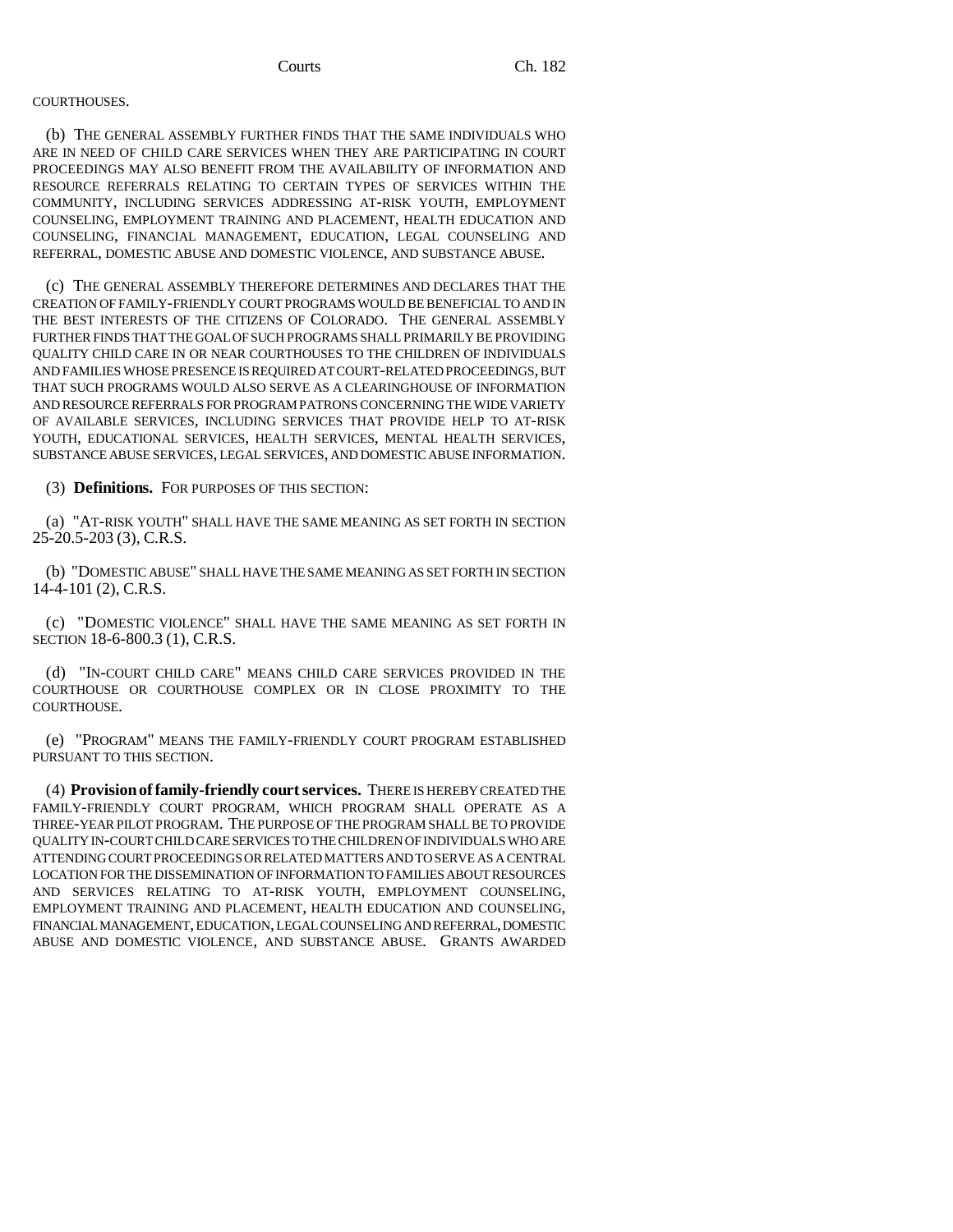PURSUANT TO THIS SECTION SHALL BE USED TO ESTABLISH AND MAINTAIN NEW FAMILY-FRIENDLY COURT PROGRAMS IN JUDICIAL DISTRICTS THROUGHOUT THE STATE THAT DO NOT HAVE COMPARABLE EXISTING PROGRAMS, AS WELL AS TO ENHANCE EXISTING FAMILY-FRIENDLY COURT PROGRAMS.

(5) **Grant applications - duties of judicial districts.** (a) TO BE ELIGIBLE FOR MONEYS FROM THE FAMILY-FRIENDLY COURT PROGRAM CASH FUND, CREATED IN SUBSECTION (6) OF THIS SECTION, FOR THE PROVISION OF FAMILY-FRIENDLY COURT SERVICES, A JUDICIAL DISTRICT SHALL APPLY TO THE STATE COURT ADMINISTRATOR IN ACCORDANCE WITH THE TIMELINES AND GUIDELINES ADOPTED BY THE STATE COURT ADMINISTRATOR, USING AN APPLICATION FORM PROVIDED BY THE STATE COURT ADMINISTRATOR, AND SHALL MEET THE REQUIREMENTS OF PARAGRAPH (b) OF THIS SUBSECTION (5).

(b) THE JUDICIAL DISTRICTS THAT ARE SELECTED BY THE STATE COURT ADMINISTRATOR TO PROVIDE FAMILY-FRIENDLY COURT SERVICES SHALL BE RESPONSIBLE FOR:

(I) ACTIVELY RECRUITING QUALIFIED AND SKILLED CHILD CARE PROVIDERS;

(II) CONDUCTING THE NECESSARY CRIMINAL HISTORY CHECKS THROUGH THE COLORADO BUREAU OF INVESTIGATION AND HIRING QUALIFIED AND APPROPRIATE CHILD CARE PROVIDERS;

(III) SELECTING AND ESTABLISHING A SAFE PHYSICAL LOCATION IN THE COURTHOUSE OR IN THE COURTHOUSE COMPLEX OR IN CLOSE PROXIMITY TO THE COURTHOUSE, FOR THE PROVISION OF CHILD CARE SERVICES;

(IV) MEETING THE LICENSING REQUIREMENTS FOR CHILD CARE FACILITIES SET FORTH IN PART 1 OF ARTICLE 6 OF TITLE 26, C.R.S., AND ALL CHILD CARE LICENSING RULES PROMULGATED BY THE STATE BOARD OF HUMAN SERVICES IN CONNECTION THEREWITH;

(V) SOLICITING INFORMATION FROM COMMUNITY-BASED ORGANIZATIONS, FAITH COMMUNITIES, GOVERNMENTAL ENTITIES, SCHOOLS, COMMUNITY MENTAL HEALTH CENTERS, LOCAL NONPROFIT OR NOT-FOR-PROFIT AGENCIES, LOCAL LAW ENFORCEMENT AGENCIES, BUSINESSES, AND OTHER COMMUNITY SERVICE PROVIDERS ABOUT THE FOLLOWING SERVICES AND RESOURCES FOR THE PURPOSE OF PROVIDING SUCH INFORMATION TO PATRONS OF THE FAMILY-FRIENDLY COURT SERVICES:

(A) YOUTH SERVICES, INCLUDING BUT NOT LIMITED TO YOUTH MENTORING SERVICES, SERVICES TO PREVENT OR REDUCE YOUTH CRIME AND VIOLENCE, STUDENT DROPOUT PREVENTION AND INTERVENTION SERVICES, AND ANY OTHER SERVICES THAT MAY BE AVAILABLE IN THE COMMUNITY, THE GOAL AND PURPOSE OF WHICH ARE TO ASSIST AT-RISK YOUTH;

(B) MULTIPURPOSE SERVICE CENTERS FOR DISPLACED HOMEMAKERS PURSUANT TO ARTICLE 15.5 OF TITLE 8, C.R.S., AND OTHER INFORMATION TO ASSIST DISPLACED HOMEMAKERS, WHICH INFORMATION SHALL RELATE TO EMPLOYMENT COUNSELING, EMPLOYMENT TRAINING, EMPLOYMENT PLACEMENT, HEALTH EDUCATION AND COUNSELING SERVICES, FINANCIAL MANAGEMENT SERVICES, EDUCATIONAL SERVICES,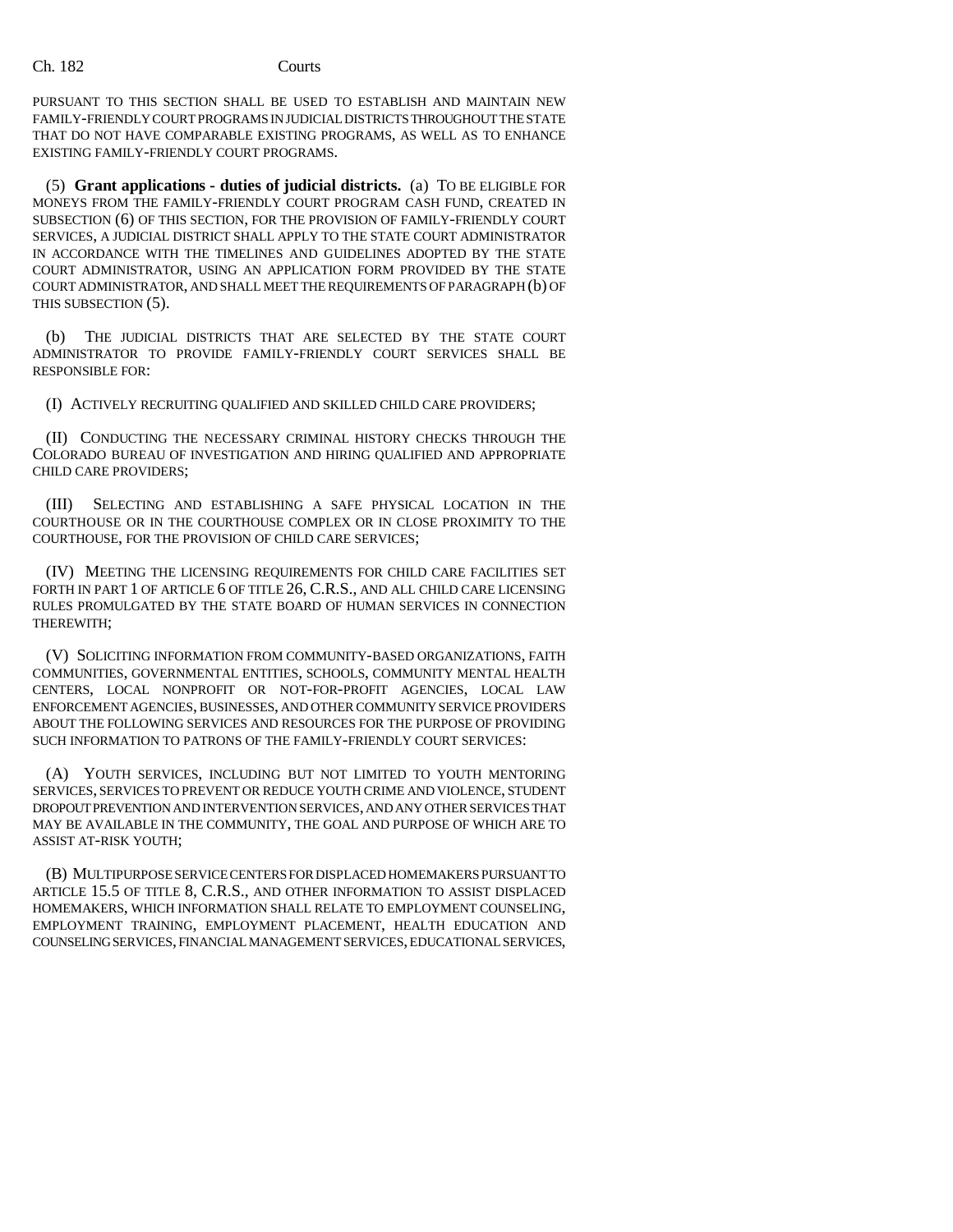### AND LEGAL COUNSELING AND SERVICES;

(C) INFORMATION RELATED TO HEALTH INSURANCE AND HEALTH CARE COVERAGE, INCLUDING BUT NOT LIMITED TO "THE COLORADO CARE HEALTH INSURANCE PROGRAM", ESTABLISHED PURSUANT TO ARTICLE 21 OF TITLE 10, C.R.S., THE CHILDREN'S BASIC HEALTH PLAN AND DENTAL HEALTH PLAN, ESTABLISHED PURSUANT TO ARTICLE 19 OF TITLE 26, C.R.S., AND THE BABY AND KID CARE PROGRAM, ESTABLISHED PURSUANT TO SECTION 26-4-508, C.R.S.;

(D) SUBSTANCE ABUSE PROGRAMS THAT ARE AVAILABLE IN THE COMMUNITY;

(E) SERVICES AND POTENTIAL FINANCIAL RESOURCES THAT MAY BE AVAILABLE FOR VICTIMS OF DOMESTIC ABUSE OR DOMESTIC VIOLENCE, INCLUDING BUT NOT LIMITED TO COUNSELING FOR PERSONS WHO ARE VICTIMS OF DOMESTIC ABUSE AND THEIR DEPENDENTS, ADVOCACY PROGRAMS THAT ASSIST VICTIMS IN OBTAINING SERVICES AND INFORMATION, AND EDUCATIONAL SERVICES FOR VICTIMS OF DOMESTIC VIOLENCE; AND

(F) ANY OTHER SERVICES THAT WOULD BE BENEFICIAL TO FAMILIES EXPERIENCING CHALLENGES AND TRANSITION NECESSITATING COURT INVOLVEMENT, INCLUDING BUT NOT LIMITED TO FAMILY STABILIZATION SERVICES AS PROVIDED IN SECTION 19-1-125, C.R.S.;

(VI) PROVIDING TO PERSONS STAFFING THE PROGRAM TRAINING AND ONGOING SUPPORT WITH REGARD TO THE AVAILABLE RESOURCES AND ADDITIONAL REFERRALS PROVIDED THROUGH THE PROGRAM AT EACH COURT LOCATION;

(VII) IMPLEMENTING A METHOD OF EVALUATING THE EFFECTIVENESS OF THE FAMILY-FRIENDLY COURT PROGRAM AND ASSESSING THE IMPACT OF THE CHILD CARE AND INFORMATIONAL SERVICES PROVIDED THROUGH THE PROGRAM; AND

(VIII) REPORTING ANNUALLY TO THE STATE COURT ADMINISTRATOR CONCERNING THE RESULTS OF THE JUDICIAL DISTRICT'S EVALUATION OF THE FAMILY-FRIENDLY COURT PROGRAM AS WELL AS AN ACCOUNTING OF FISCAL CONTRIBUTIONS RECEIVED AND EXPENDITURES MADE BY THE JUDICIAL DISTRICT FOR THE IMPLEMENTATION, ADMINISTRATION, AND MAINTENANCE OF THE PROGRAM AND SUCH OTHER INFORMATION THAT THE STATE COURT ADMINISTRATOR MAY REQUIRE OR THAT THE JUDICIAL DISTRICT DETERMINES TO BE RELEVANT AND INFORMATIVE.

(c) IN ADDITION TO GRANTS RECEIVED FROM THE STATE COURT ADMINISTRATOR PURSUANT TO THIS SECTION, JUDICIAL DISTRICTS IMPLEMENTING OR ENHANCING EXISTING FAMILY-FRIENDLY COURT PROGRAMS PURSUANT TO THIS SECTION ARE AUTHORIZED TO ACCEPT ANY FUNDS, GRANTS, GIFTS, OR DONATIONS FROM ANY PRIVATE OR PUBLIC SOURCE FOR THE PURPOSE OF IMPLEMENTING THIS SECTION; EXCEPT THAT NO GRANT OR DONATION SHALL BE ACCEPTED IF THE CONDITIONS ATTACHED TO THE GRANT OR DONATION REQUIRE THE EXPENDITURE THEREOF IN A MANNER CONTRARY TO LAW. ANY SUCH MONEYS RECEIVED BY A JUDICIAL DISTRICT SHALL BE CREDITED TO THE FAMILY-FRIENDLY COURT PROGRAM CASH FUND CREATED IN SUBSECTION (6) OF THIS SECTION FOR GRANTS AWARDED BY THE BOARD PURSUANT TO THIS SECTION.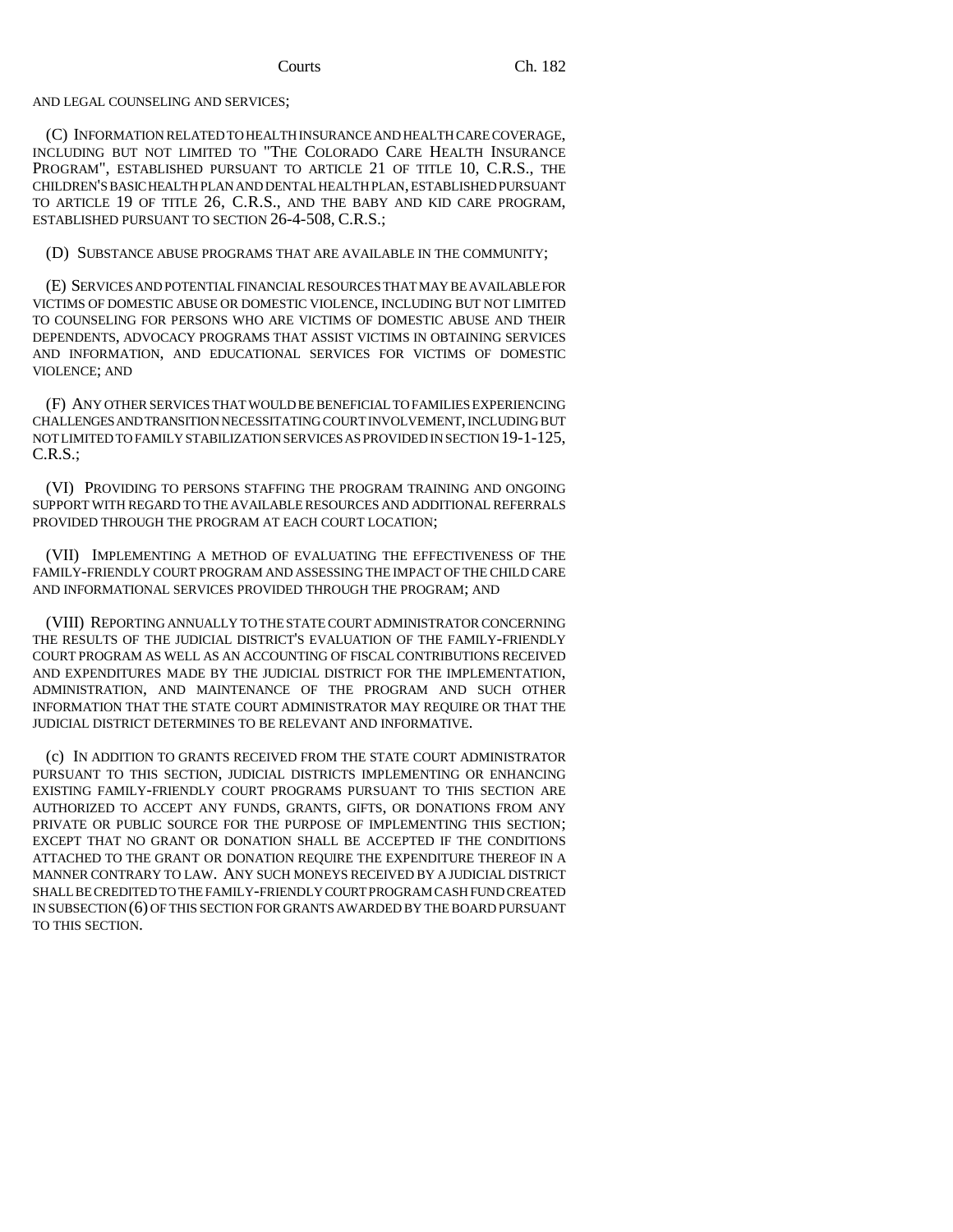(6) **Family-friendly court program cash fund.** (a) THERE IS HEREBY CREATED IN THE STATE TREASURY THE FAMILY-FRIENDLY COURT PROGRAM CASH FUND. THE MONEYS IN THE FAMILY-FRIENDLY COURT PROGRAM CASH FUND SHALL BE SUBJECT TO ANNUAL APPROPRIATION BY THE GENERAL ASSEMBLY FOR THE IMPLEMENTATION OF THIS SECTION. THE STATE COURT ADMINISTRATOR IS AUTHORIZED TO ACCEPT ON BEHALF OF THE STATE ANY GRANTS, GIFTS, OR DONATIONS FROM ANY PRIVATE OR PUBLIC SOURCE FOR THE PURPOSE OF THIS SECTION. ALL PRIVATE AND PUBLIC FUNDS RECEIVED THROUGH GRANTS, GIFTS, OR DONATIONS SHALL BE TRANSMITTED TO THE STATE TREASURER, WHO SHALL CREDIT THE SAME TO THE FAMILY-FRIENDLY COURT PROGRAM CASH FUND IN ADDITION TO ANY MONEYS THAT MAY BE APPROPRIATED TO THE CASH FUND DIRECTLY BY THE GENERAL ASSEMBLY. IN ADDITION, COMMENCING JULY 1, 2002, THE ONE-DOLLAR SURCHARGE SET FORTH IN SECTION 42-4-1701 (4)(a) (VI),C.R.S., SHALL BE TRANSMITTED TO THE STATE TREASURER WHO SHALL CREDIT THE SAME TO THE FAMILY-FRIENDLY COURT PROGRAM CASH FUND CREATED IN THIS SUBSECTION (6). ALL INVESTMENT EARNINGS DERIVED FROM THE DEPOSIT AND INVESTMENT OF MONEYS IN THE FUND SHALL REMAIN IN THE FUND AND SHALL NOT BE TRANSFERRED OR REVERT TO THE GENERAL FUND OF THE STATE AT THE END OF ANY FISCAL YEAR.

(b) ALL MONEYS IN THE FAMILY-FRIENDLY COURT PROGRAM CASH FUND, CREATED IN PARAGRAPH (a) OF THIS SUBSECTION (6), SHALL BE AVAILABLE FOR GRANTS AWARDED BY THE STATE COURT ADMINISTRATOR TO JUDICIAL DISTRICTS SEEKING TO IMPLEMENT OR ENHANCE EXISTING FAMILY-FRIENDLY COURT PROGRAMS AND ADMINISTRATIVE COSTS ASSOCIATED WITH THE IMPLEMENTATION AND ADMINISTRATION OF THIS SECTION. THE STATE COURT ADMINISTRATOR, SUBJECT TO ANNUAL APPROPRIATION BY THE GENERAL ASSEMBLY, IS HEREBY AUTHORIZED TO EXPEND MONEYS APPROPRIATED TO THE JUDICIAL DEPARTMENT FROM THE FAMILY-FRIENDLY COURT PROGRAM CASH FUND TO JUDICIAL DISTRICTS SEEKING TO ESTABLISH OR ENHANCE FAMILY-FRIENDLY COURT PROGRAMS PURSUANT TO THIS SECTION.

(7) THE STATE COURT ADMINISTRATOR SHALL ANNOUNCE TO ALL JUDICIAL DISTRICTS THE AVAILABILITY OF GRANTS PURSUANT TO THIS SECTION FOR THE ESTABLISHMENT AND MAINTENANCE OR ENHANCEMENT OF FAMILY-FRIENDLY COURT SERVICES PROGRAMS IN THE JUDICIAL DISTRICTS.

(8) **Repeal.** THIS SECTION IS REPEALED, EFFECTIVE JULY 1, 2005.

**SECTION 2.** 13-3-101, Colorado Revised Statutes, is amended BY THE ADDITION OF A NEW SUBSECTION to read:

**13-3-101. State court administrator - repeal.** (7) (a) THE STATE COURT ADMINISTRATOR SHALL MAKE GRANTS FROM THE FAMILY-FRIENDLY COURT PROGRAM CASH FUND PURSUANT TO THE PROVISIONS OF SECTION 13-3-113.

(b) THIS SUBSECTION (7) IS REPEALED, EFFECTIVE JULY 1, 2005.

**SECTION 3.** 42-4-1701 (4) (a), Colorado Revised Statutes, is amended BY THE ADDITION OF A NEW SUBPARAGRAPH to read:

## **42-4-1701. Traffic offenses and infractions classified - penalties - penalty and**